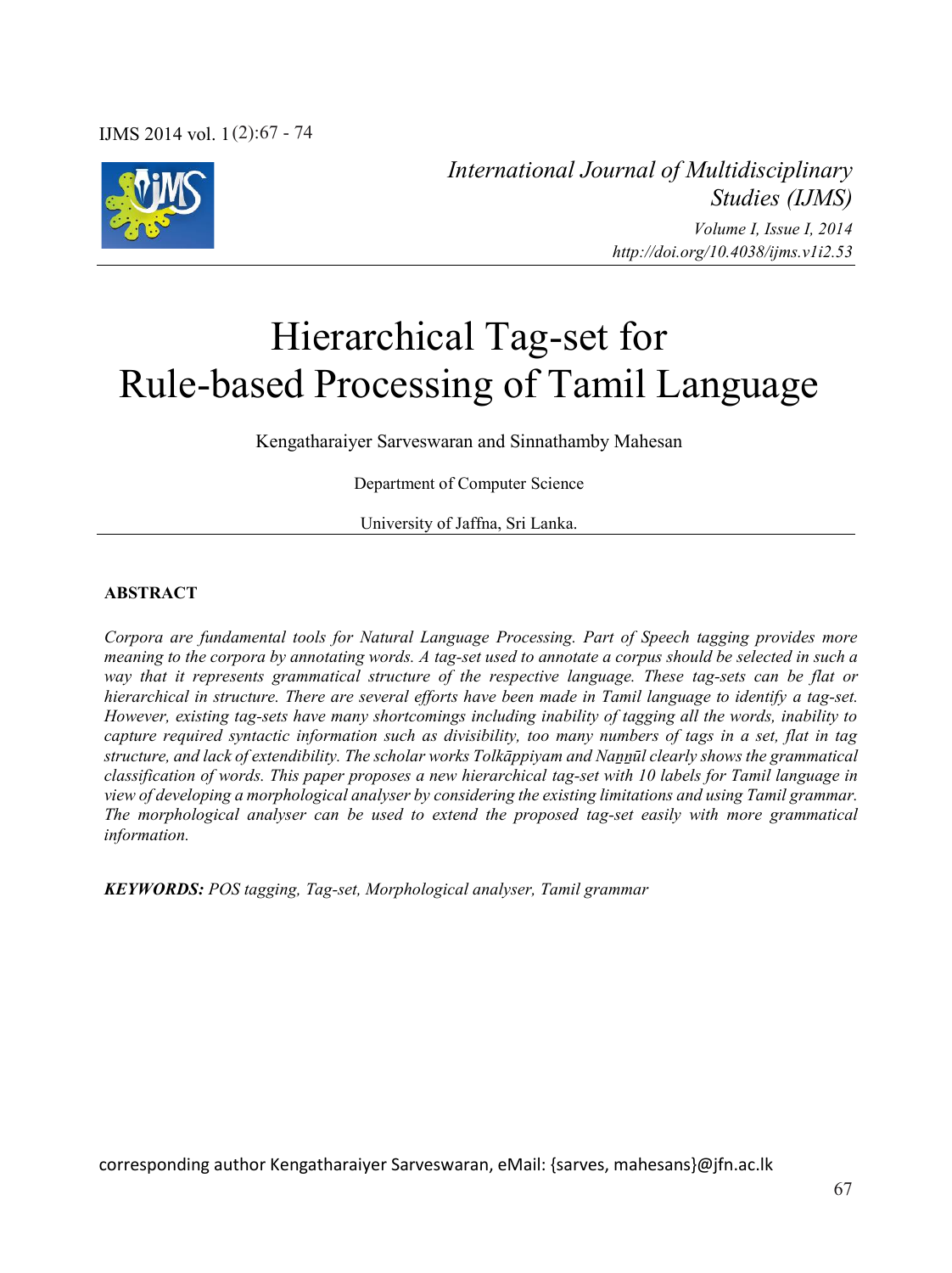## **1. INTRODUCTION**

Corpus is a basic language resource for researchers in Natural Language Processing (NLP) for developing language technology applications. Words in corpus are normally annotated using a set of tags or Part of Speech (POS) labels to make them more useful for language processing; this process is called *Part of Speech tagging*. A Corpus may have text from single a language, called *mono-lingual* corpus, or multiple languages - *multi-lingual* corpus. Corpus like 'Penn Treebank' is called *parsed corpus*, which consists of parsed text with all the syntactic structure information.

Identifying appropriate tag-set for a corpus is a challenging task, which needs much prior studies about the language structure and thorough study about the purpose the corpus needs to be used for; identifying a tag-set for a general purpose corpus is even more challenging as it has all different kinds of text such as poems, colloquial write-ups, technical documentations, etc.

Like in other languages, several attempts have been made to identify a tag-set for Tamil language. Some tag-sets are developed for specific applications while others are claimed to be general purpose. Borrowing tags from one language may not be helpful to another language in some or all aspects; it may not capture the syntactic information of the intended language.

This paper surveys and critically analyses the existing tag-sets, and proposes a tag-set for Tamil language, specifically for developing morphological applications. This paper also shows that how the proposed tag-set helps tagging the words though small in size, and

how further syntactic information can be obtained by using morphological analyser.

## **2. TAMIL LANGUAGE**

Tamil, a member of Dravidian Language family, is a classical language that has the scholarly work called Tolkāppiyam (ெதால்காப்பியம்) date back to 200BC and recorded as the oldest work in Tamil (George, 2000). Since then significant literatures have been written in Tamil. Tolkāppiyam is the known earliest work on Tamil grammar. Tamil grammar consists of five parts such as Eḻuttu (letter), col (word), poruḷ (life-style/meaning), yāppu (form) and aṇi (method). The last two parts, yāppu and aṇi are the grammar for poetic writing (Renganathan, n.d.).

Another notable works on Tamil grammar is Naṉṉūl (நன்�ல்) written in the 13<sup>th</sup> century. Nannūl was a derived work of Tolkāppiyam with refinements to include the need for the present context, and thus Nannūl is considered as the base of contemporary grammar (Shapiro & Schiffman, 1981).

Further, Tamil language is an agglutinative language in which affixes to a root word are used to mark several information including class, number, tense, gender and mood. It is relatively free from strict ordering of words in a sentence, called free word-order language; however, mostly written in Subject-Object-Verb order.

Pragmatics is very important for Tamil, because context heavily contributes to the meaning. To get the actual meaning of a sentence or phrase, the context needs to be considered to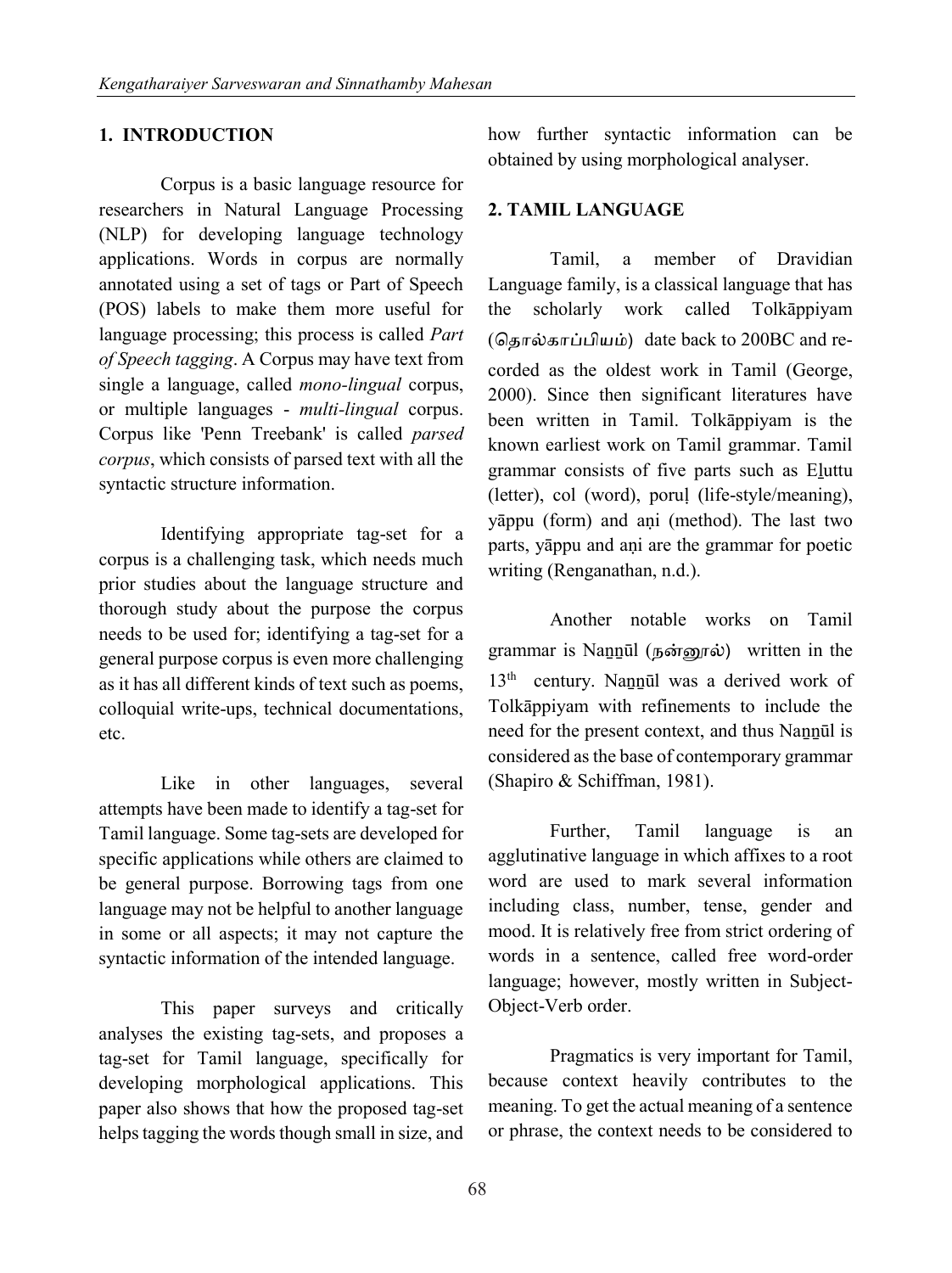resolve any ambiguity. For instance, அவள் ஆண்டாள் (Avaḷ āṇṭāḷ) can be interpreted as "she is āṇṭāḷ" considering "āṇṭāḷ" as a proper name, and on the other hand it can also be interpreted as "she ruled (an empire)" taking "āṇṭāḷ" as complete-verb-of-past.

Moreover, depending on the grammar we practise, words may be classified in dif-ferent ways. For example, according to Tolkāppiyam a word should not begin with a letter  $\overline{f}$ , சை or செள amongst many others (Naccinārkkiniyār, 1937). However, a number of words do have these letters as the first letter as can be seen even in classic literatures like Caṅkam literatures. Sticking to Tolkāppiyam grammar to tag a Tamil text, the words like சங்கம் (Caṅkam), சைமப்பான் (Camaippāṉ), for example, will have to be classified as foreign words, whereas Nannūl allows us to classify them as a noun and a verb respectively as Tamil words (Caṅkara namaccivāyappulavar, 1957).

# **3. TAG-SET AND POS TAGGING**

Part of Speech (POS) tagging plays a critical role in NLP application such as machine translation, question answering system, and spelling & grammar checker (Petrov, Das & McDonald, 2012) (Pandian & Geetha, 2008). In POS tagging, words are tagged in such a way that it shows significant amount of syntactic information about the word and its neighbours (Mohanty, 2005). Selection of appropriate labels or POS tags that provide syntactic information about language is the first task of POS tagging of a corpus. The number of labels used in POS tagging is determined by the syntactic complexity of a language and the purpose for which the corpus is built.

Since the syntactic structures drastically vary among languages, especially among different families of languages, sets of labels that are used in POS tagging also vary among languages. The analysis of the tag-sets underlying various corpus shows that the majority of tag-sets are very fine-grained and language specific (Petrov, Das & Mcdonald, 2012), because of this the POS tagging is also referred to as grammatical tagging (UCREL, 1987). A set of tags for a language not only depend on the grammar of the language, but also on the purpose for which the tags are going to be used. Identifying comprehensive set of tags for a language is a challenging task for Tamil language, which has undergone several revisions in the past. It is critical to identify an appropriate set of tags by considering the language grammar and the purpose (Mohanty, 2005).

In addition, tags should be chosen in such a way that they should not lead to ambiguity when a word occurs in different contexts [6].

Researchers have come up with different numbers of tags for different languages, ranging from 11 for Russian to 294 for Chinese (Petrov, Das & McDonald, 2012). Tagging a corpus by hand need enormous man power. Therefore, tagging is usually automated using different techniques. However, larger number of tags will negatively influence the accuracy of the POS tagging. On the other hand, a smaller number of tags will be less useful and may not provide adequate information (Mohanty, 2005).

A tag-set can have two structures, namely, hierarchical and flat (Baskaran et al., 2008). In flat structure, tag-sets list down the categories applicable for a language without any provision for modularity or feature reusability.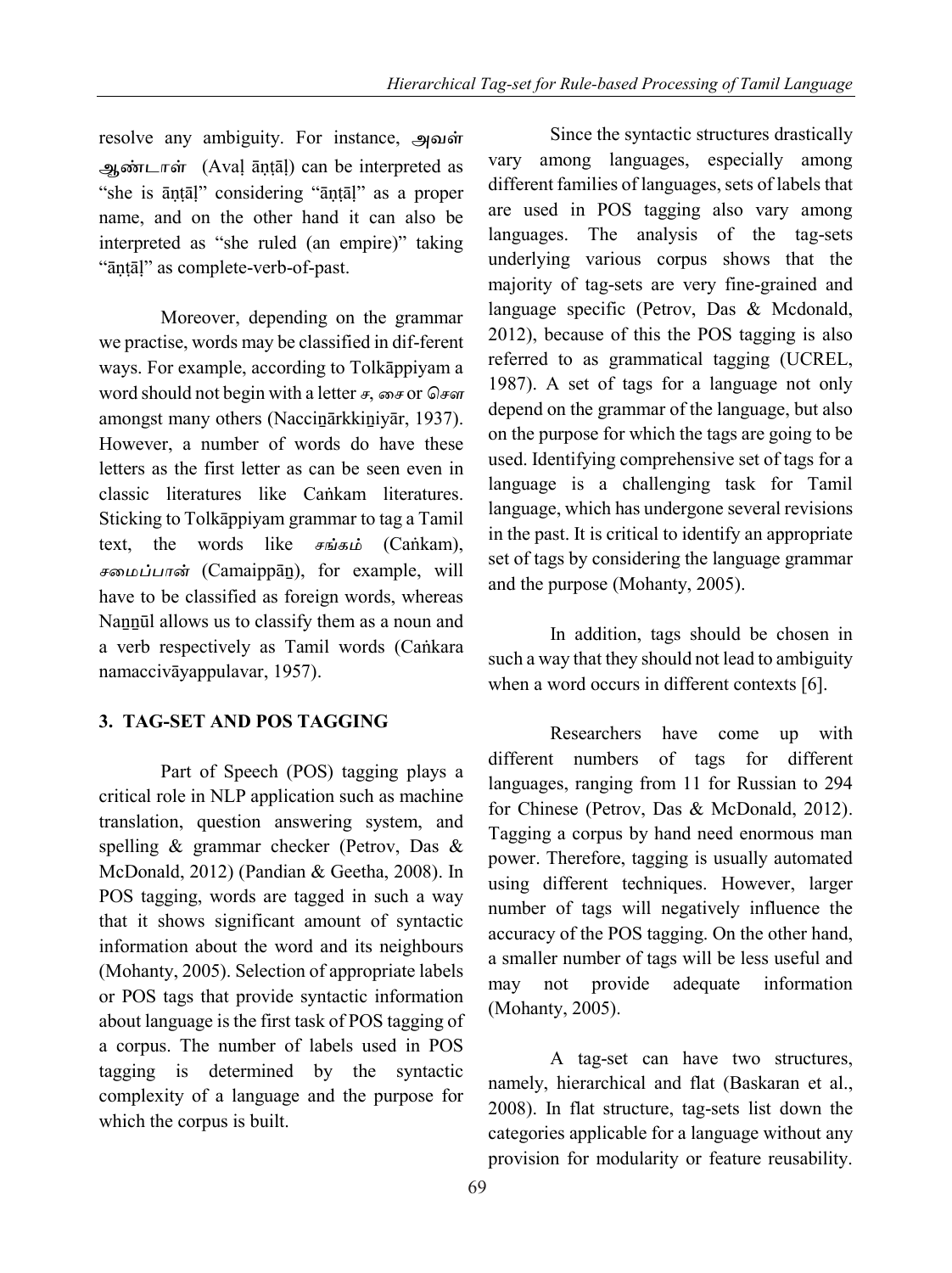On the other hand, in hierarchical structure, tagsets are structured relative to one another and providing flexibility for customisation according to the language and application. In addition, the hierarchical approach will help to easily extend the tag-set for future needs. For instance, in hierarchical approach, a word can be classified as verb or noun initially and then if the word is a verb then it can be further checked for class, tense, and mood as necessary (Baskaran et al., 2008).

In many cases, tag-sets are designed on the basis of morphological information, such as person, number, gender, tense, aspect, modality, case, and the like (Mohanty, 2005). However, applications like morphological analysers can be used to identify grammatical categories mentioned above instead of tagging every piece of information. For instance, in Tamil, the verb ப�த்தான் (Paṭittāṉ) can be divided using a morphological analyser as: படி+த்த்+ஆன். Here படி is the root verb,  $\vec{s}$  indicates that it is a past tense word and ஆன் indicates that it is singular and the actor is a masculine (Nuhman, 1999). However, some primary information like whether a word can be divided or not and the primary grammatical category such as noun or verb should be fed to the morphological analyser. With the use of such knowledge further information can be obtained by a morphological analyser. Since the accuracy of a POS tagger is degraded when the number of tags increased, an application like morphological analyser can be used to overcome the problem. Therefore, in addition to the basic grammatical category decided by a POS tagger, extended syntactic information can be obtained by using morphological analyser.

Further to representing syntactic information of a language, tag-set should be able to denote punctuation marks such as period, comma, question mark, exclamation mark, *etc*. (Taylor, Marcus & Santorini, 2003). However, with tag-sets proposed by (Pandian & Geetha, 2008) (Dhanalakshmi, Kumar, Shivapratap, Soman & Rajendran, 2009) only a selected set of notations like dot and comma can be tagged. It may not help to identify, for instance, exclamation or questions or the parts in parentheses.

In some corpora, words are also tagged to mark information like whether all the letters are in upper case, or whether the word appears in a title or in body. For example, in Brown corpus, words occurring as constituents of titles are given their normal tag with the addition of the hyphenated tag –TL (Francis & Kucera, 1979).

#### **4. TAG-SET FOR TAMIL**

Several researches have been carried out on POS tagging and many tag-sets have been identified for Tamil (Sankaran et al., 2008) (Umaraj, 2012) (Baskaran et al., 2008). Many of these tag-sets are claimed as a tag-set for general purpose corpus that can be used for various kinds of NLP applications, and some are proposed for specific NLP applications. Also, there are efforts proposing language independent universal tagsets. Tag-sets that have been identified from conference papers and journals obtainable via the Internet are taken for the discussion in this section.

#### **4.1 Tag-sets for Tamil language**

Dhanalakshmi, Kumar, Shivapratap, Soman & Rajendran (2009) proposed 32 POS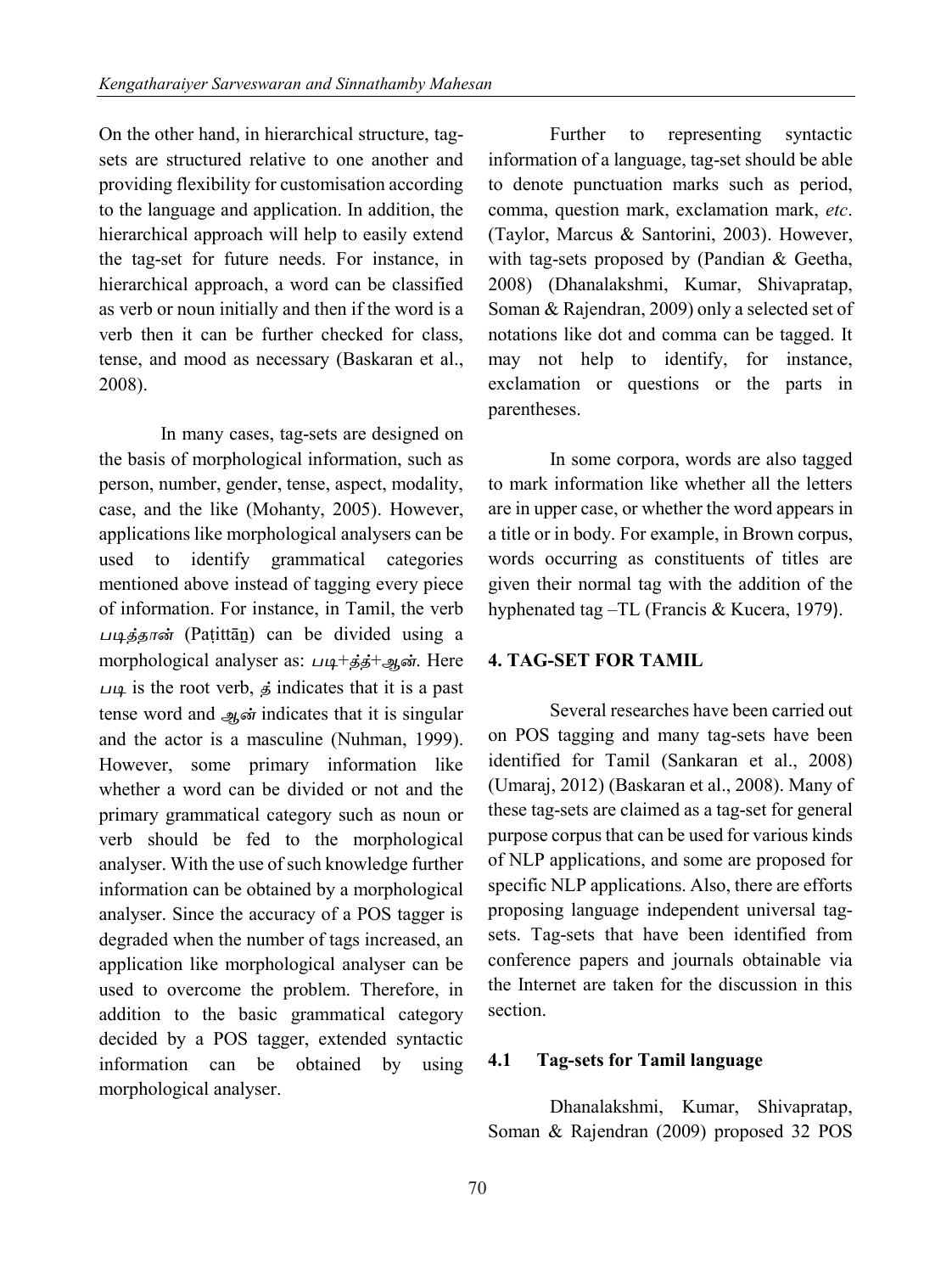tags for Tamil. Authors claim that this has been proposed by considering the following two problems found in the existing tag-sets: One, the existing tag-sets were large in size, and this led to more ambiguity in tagging. Therefore, the success rate would be less. The second problem arises due to the inclusion of tags for grammatical features like tense, gender, mood, etc. Authors claim that this makes the tagging process complex. By considering these problems, a set of 32 tags have been proposed by these authors. The proposed tag-set is flat in structure. This does not provide a way to tag brackets, symbols, foreign words, and punctuation marks like exclamation marks. Another key problem of this tag-set lies in its ability to distinguish between the noun and its inflected forms. For example, this tag-set takes தமிழ்க் in தமிழ்க் கொடி as noun. However, it is an inflected noun. This issue is found in most of the available tag-sets.

Madhu, Vijay & Ashish (n.d.) have proposed a tag-set with 12 tags for Tamil, and authors claim that these 12 are the most frequent categories of words. Notable feature of this tagset is having a tag called "others", which can be used to tag word unknown in Tamil.

Selvam & Natarajan (2009) have identified more than 600 tags for Tamil language by considering finer details of Tamil grammar such as 11 cases of nouns, all different possible tenses, genders, and mood along with verbs. This is an extensive set of flat tags, and further analysis may even increase the number of tags. A rule-based approach has been used to do the tagging. Writing rules for extensive flat list of tags will be a tedious task, and some of these details could also be obtained by using morphological analysers.

Many existing tag-sets have the influence of tag-sets of other languages like English. For instance, the tag 'proper noun' is not used in typical Tamil grammar; instead it has two categories called 'given name' (itukurip peyar), and 'rationale name' (Kāraṇap peyar). For the rule-based processing of a language, native grammatical annotations are important; the borrowed tag would have less value.

Existing tag-sets for Tamil are designed in a flat structure capturing only coarse-level categories (Sankaran et al., 2008). Based on the analysis of the existing POS tag-sets and the results, it is clear that hierarchical tag-sets are flexible and would provide good accuracy while having the option to extend it further (Baskaran et al., 2008). Instead of having a large number of independent tags, a hierarchical tag-set contains a small number of categories at the top level, each of which has a number of sub-tags that can be arranged in a hierarchical or tree form, and it can be made flat, if so needed for ease of any processing.

# **4.2 Tag-sets for Indian languages and universal tags**

India, IIIT Hyderabad (2006) has released a POS tag-set for Indian languages that contains 21 tags. This is a hierarchical tag-set, which consists of three tag-sets that contain many sub tags.

Baskaran S. *et al*. (2008) have proposed a hierarchical tag-set for Indian languages, specifically for Dravidian languages and Indo-Arian languages. In this research the tag-sets have been classified into different levels, namely categories, which are obligatory tags, types, and attributes. 31 tags have been identified on the second level as types and 18 attributes on the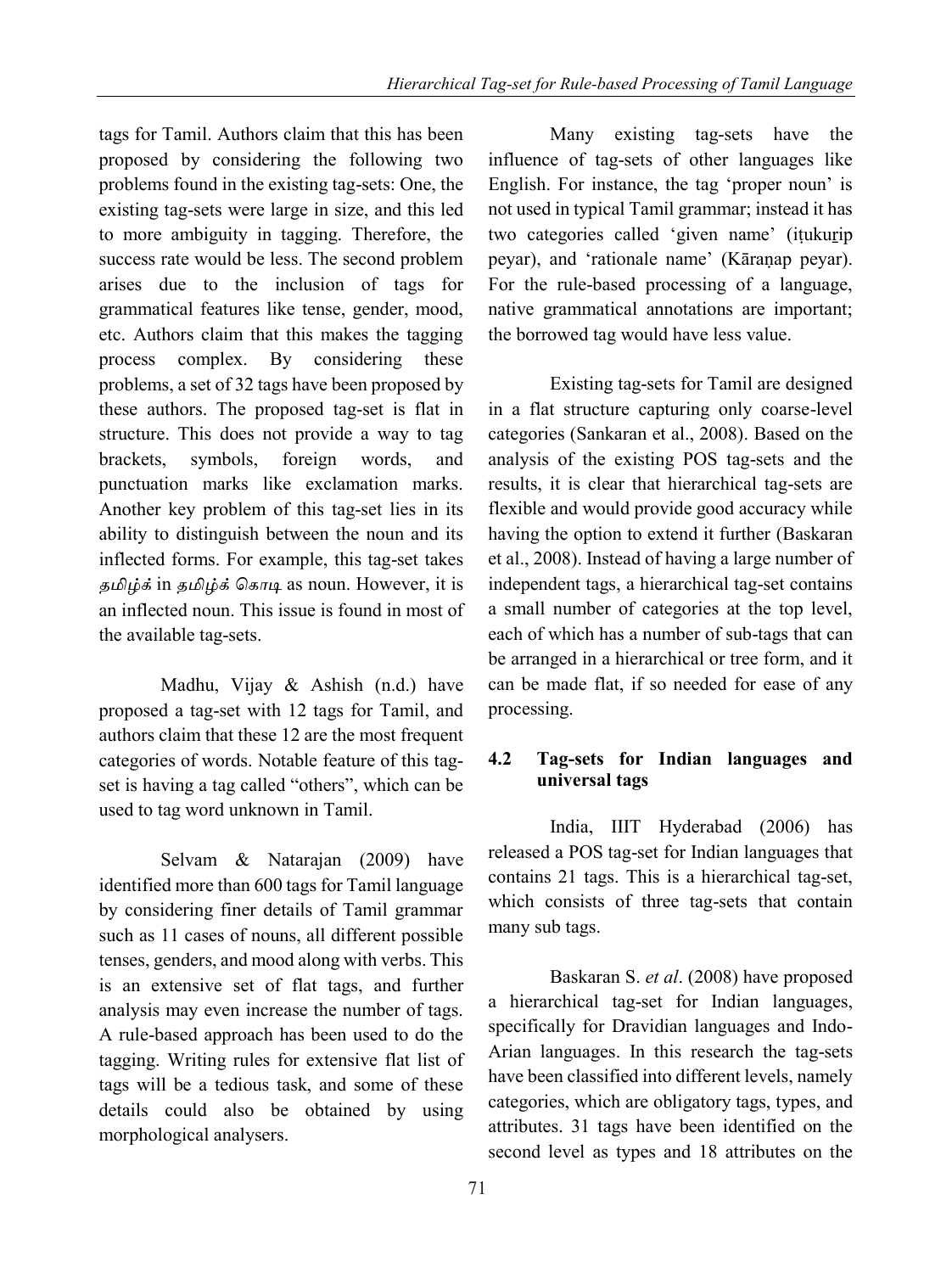third level. The important aspect of this work is that only 11 tags are must, and then tagging can be done in finer levels as necessary. When go finer in granularity, the tags become more language specific.

Petrov, Das & McDonald (2012) have identified 12 language independent universal tags, including a tag for punctuation and a tag for all the unknown, foreign words. This work mainly focuses on mapping or merging tags in different languages to come up with parallel corpus. This is a flat scheme.

#### **5. NEW TAG-SET**

A new tag-set for Tamil language has been proposed in this research after analysing existing efforts. The new tag-set has 10 labels shown in Table 1. These tags have been identified in view of developing a rule-based morphological analyser, and using which the tagging can be further extended. For instance, grammatical features like tense, class, mood *etc*. can be identified by using the morphological analyser.

The new proposed tag-set has been derived considering the scholar works Naṉṉūl that categorises the words clearly in hierarchical manner for contemporary usage. Fundamentally, words have been classified into four types, namely, noun, verb, conjugation (Iṭaiccol) and attributive (uriccol) in Naṉṉūl. Conjugation words do not stand alone and attributive words are not very common in regular writings. Nannūl classifies words into two categories known as divisible (Pakupatam) and indivisible (pakāppatam). Even though this is important for rulebased processing, especially for morphological

analyser, it is not addressed in any of the existing tag-sets.

The proposed tag-set is also designed in such a way that it can be extended in hierarchical manner as shown in [Fig. 1]. Labels for nouns ('N') and verbs ('V') are defined in the tag-set. At the top-level all the nouns and their inflected forms will be marked as 'N' and all the verb forms will be marked as 'V'. Further refinement will be performed in the next hierarchical level. For example, finite words will have additional tag 'F' in the second level, as this is required for morphological analyser, and for identifying adverbs. Moreover, the divisibility of a word is marked using 'D'.

|  |  |  | v |  | Ð |  |
|--|--|--|---|--|---|--|
|  |  |  |   |  |   |  |

**Fig. 1.** The hierarchical structure of the proposed tag-set

Inflected nouns such as த�ழ்க் will get tag 'N' on the top level and 'D' on the second level. The 'borrowed words' are tagged using 'B'. Words in other scripts also will be tagged using this label. 'Compound words' are marked separately using 'C' label, because this information is also important for morphological analyser. All other known word types such as conjugation, attributive are tagged as 'other' by label 'O'. If a word is colloquial, poetic or unknown, then it is marked as 'Unknown' with label 'U'.

English Corpus like Brown uses hyphenated tags combining two more tags for a word. Several tags can be merged together using hyphen without introducing a new tag. This idea is used in the tag-set being proposed in this paper. The hyphenated tags will also be useful to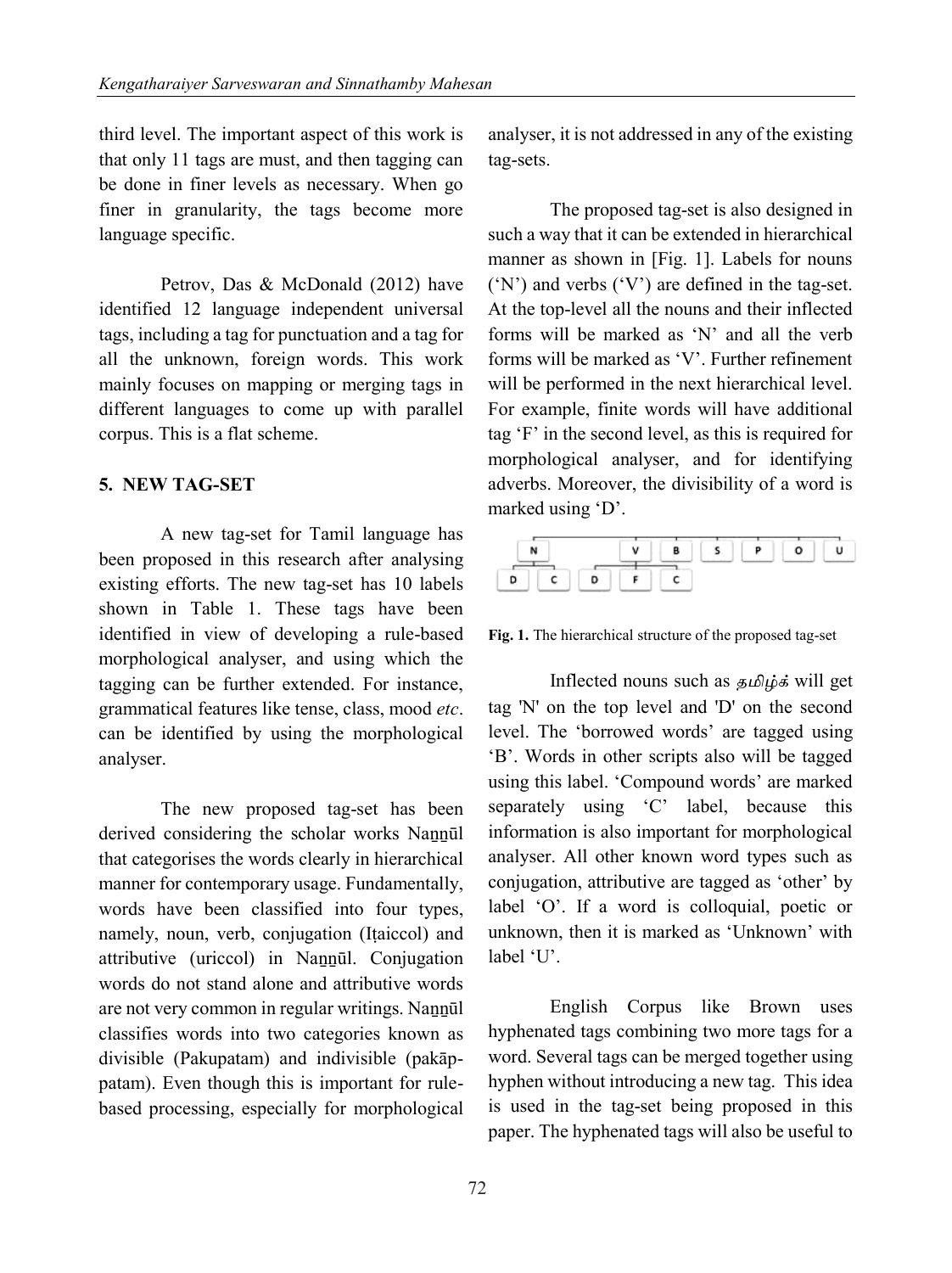identify the super class when granular level is dealt with. The following examples shows the hierarchical tagging with the use of hyphenated tags:

- $-$  கண்ணன் \N கதவைத் \N-D திறந்துகொண்டு \V-C போனான்  $V-F$  .  $\mathbb{P}$
- மாணவர்கள் ∖N-D தொழில்நுட்பத்தில்  $\overline{N}$ -*C* நாட்டம்  $\overline{N}$  கொண்டவர்களாக  $\overline{O}$ உள்ளனர்  $V-F$  .  $P$
- இன்று \N டீசல் \B விலை \N 10 \S ரூபாய் \B . \P

| Tag                     |                | <b>Label</b> Description                                                                                                                    |  |  |  |
|-------------------------|----------------|---------------------------------------------------------------------------------------------------------------------------------------------|--|--|--|
| Nominal<br>word         | N              | Nouns, including arbitrary nouns, rationale<br>nouns.<br>Example: கண்ணன், கண்ணனின்                                                          |  |  |  |
| Verbal<br>word          | V              | Finite verb, Adjective, Adverb, Participial<br>noun etc.<br>Example: வந்தான், வந்து, வந்தவன்                                                |  |  |  |
| Finite word             | $\overline{F}$ | Finite words, example Finite verbs.<br>Example: வந்தான்                                                                                     |  |  |  |
| Divisible<br>word       | D              | Divisible nouns and verbs are marked with<br>D tag.<br>- Divisible verb.<br>Example: வந்தான்<br>கண்ணனின் – Divisible noun                   |  |  |  |
| Compound<br>word        | $\mathbf{C}$   | Words that can be further categorised into<br>more meaningful words are annotated as<br>Compound Word.<br>Example: தெரியாதிருந்தான்         |  |  |  |
| <b>Borrowed</b><br>word | $\overline{B}$ | Words that do not satisfy the Tamil<br>grammar but exist in Tamil text are<br>categorised as borrowed-word.<br>Example: Lesi                |  |  |  |
| Symbol                  | S              | Tamil notations such as மாதபூகையீடு,<br>notations like date, time and notations used<br>in other languages are annotated with this<br>label |  |  |  |
| Punctuation             | P              | All the punctuation marks, including ?!"<br>. – will be annotated using this<br>Label                                                       |  |  |  |
| Other                   | $\Omega$       | other Tamil words, including<br>All<br>conjugation, attributive are tagged using<br>label.                                                  |  |  |  |
| Unknown                 | $\overline{U}$ | All the unknown words are tagged with this.<br>Later, all these unknown words can be<br>easily grabbed and reviewed easily.                 |  |  |  |

**Table 1.** Proposed tag-set

# **6. CONCLUSION**

Analysis on existing tag-sets showed the need for a new, extendable tag-set for Tamil language, especially for the rule-based processing of Tamil language. According to the need, a hierarchical tag-set has been proposed in this paper in view of developing a morphological analyser. The tag-set has 10 labels and this can be extended easily. More importantly, the proposed tag-set is derived from the Tamil grammar itself without borrowing from other languages.

## **Future works**

Currently, words are tagged by hand. An automatic tagger that facilitates for hierarchical tagging needs to be developed. Further, now we are working on a morphological analyser for Tamil language in view of automating the task of tagging.

# **REFERENCES**

- MOHANTY, R.K. (2005) Parts-of-Speech Tagging. In *2nd Asian Regional Training on Local Language Computing*. Cambodia, 23 June 2005. Cambodia: PANLC.
- UCREL. (1987) *CLAWS part-of-speech tagger for English*. [Online] Available from: http://ucrel.lancs.ac.uk/claws. [Accessed: 30th August 2013]
- PETROV, S., DAS, D. & McDONALD, R. (2012) A Universal Part-of-Speech Tagset. In *Proceedings of the 8th International Conference on Language Resources and Evaluation*. Istanbul, 21-27 May 2012. Istanbul: LREC. pp. 2089-2096.
- PANDIAN, S.L. & GEETHA, T.V. (2008) Morpheme based Language Model for Tamil Part-of-Speech Tagging. In *polibits*. 38. p. 19-25.
- FRANCIS, W.N. & KUCERA, H. (1979) *Brown Corpus Manual*. [Online] Available from: http://clu.uni.no/icame- /manuals/BROWN/INDEX HTM [Accessed: 20th August 2013].